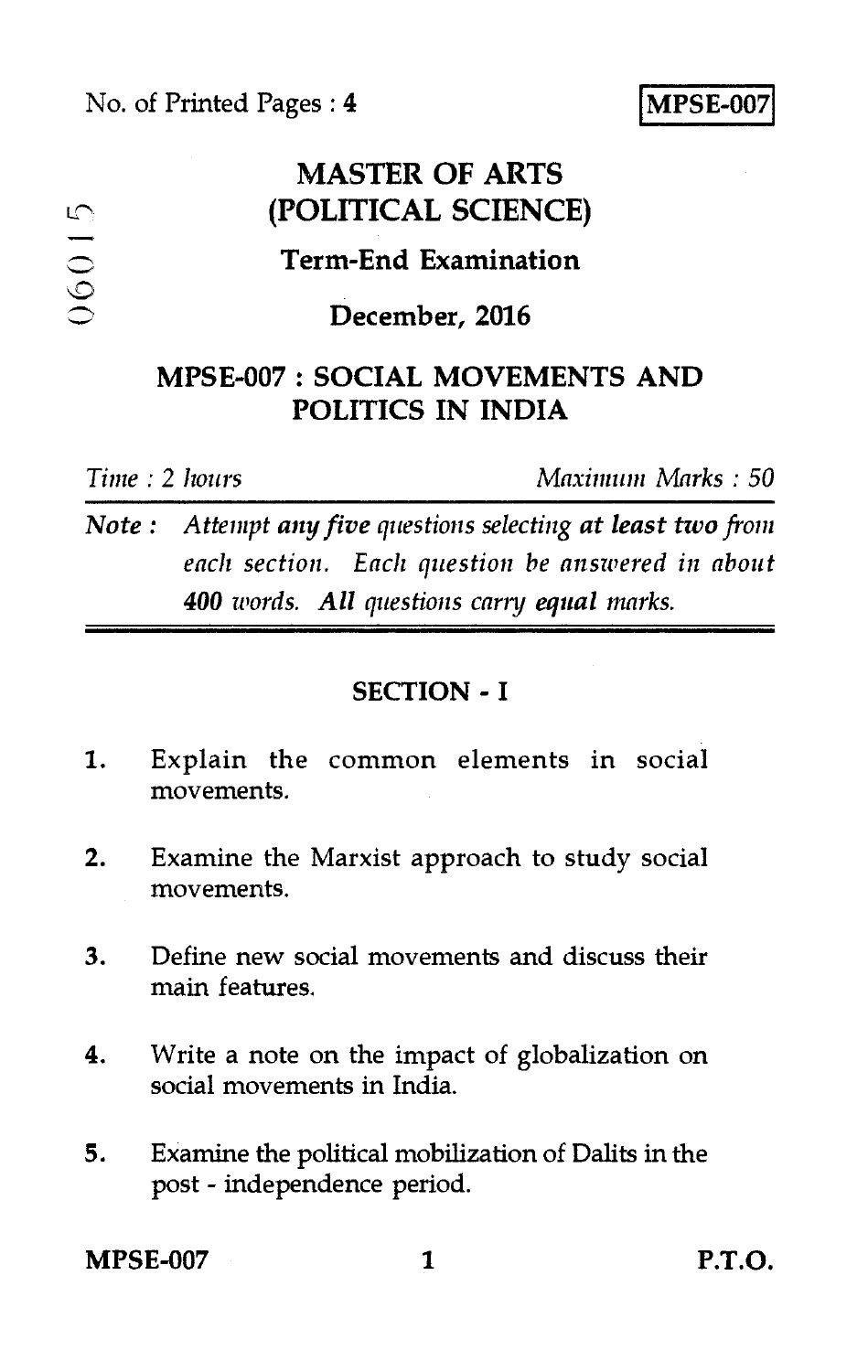#### **SECTION - II**

- 6. Explain the main features of ethnic movements in North - East India.
- 7. Elucidate the meaning and significance of regional movements.
- 8. Trace the important developments in post - independence agrarian movements in India.
- 9. Write a note on Narmada Bachao Aandolan.
- 10. Write short notes on the following in about **200** words each :
	- (a) Religious and communal movements
	- (b) Women's issues in post independence period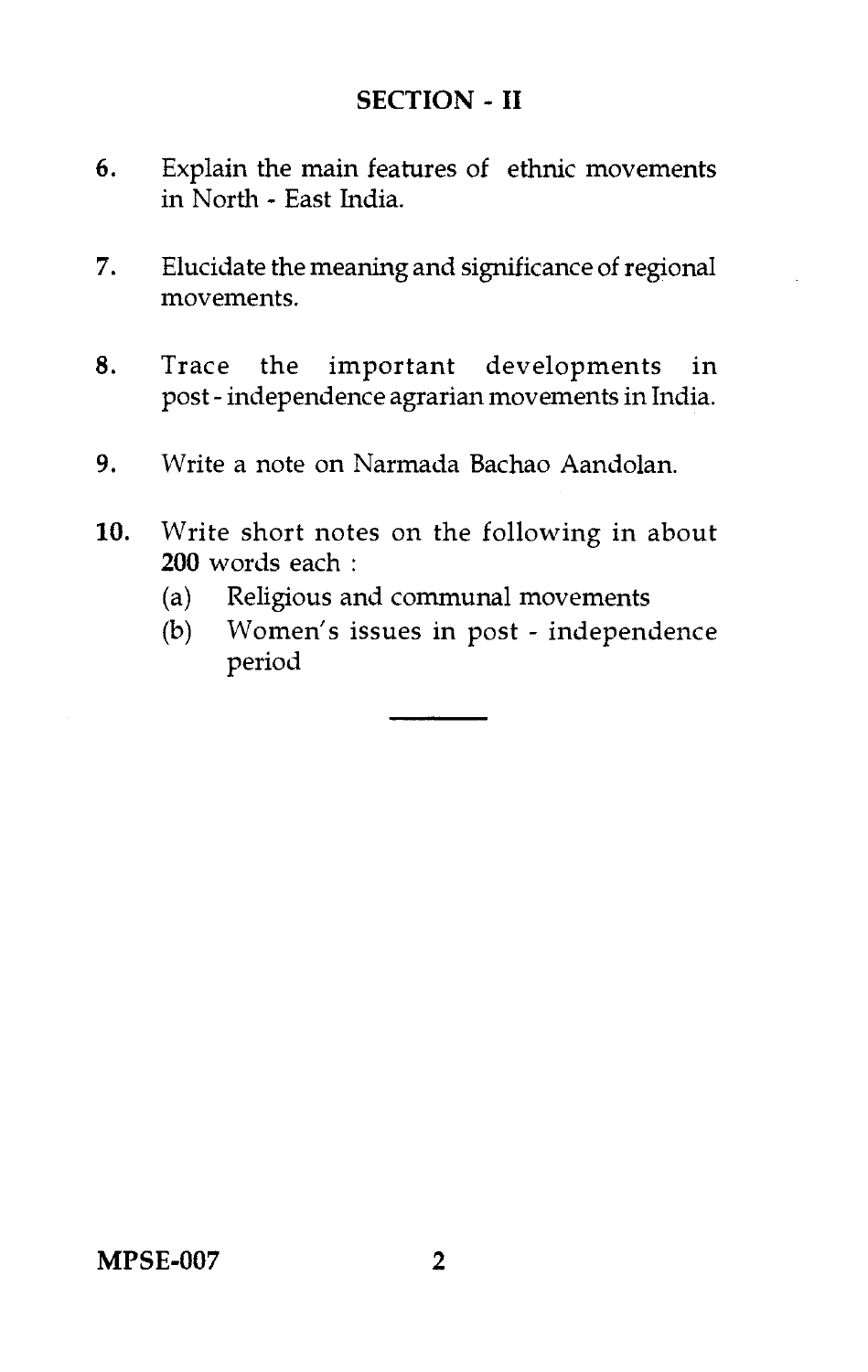एम.पी.एस.ई.-007

स्नातकोत्तर उपाधि कार्यक्रम ( राजनीति विज्ञान ) सत्रांत परीक्षा दिसम्बर, 2016 एम.पी.एस.ई.-007 : भारत में सामाजिक आंदोलन और राजनीति समय : 2 घण्टे अधिकतम अंक : 50

कुल **पाँच** प्रश्नों के उत्तर दें, प्रत्येक **अनुभाग** से कम से कम **दो** नोट : प्रश्न चुनते हुये। प्रत्येक प्रश्न का उत्तर लगभग 400 शब्दों में दें। सभी प्रश्नों के अंक समान हैं।

### अनुभाग - I

- सामाजिक आंदोलनों के समान तत्त्वों की व्याख्या करें। 1.
- सामाजिक आंदोलनों के मार्क्सवादी दृष्टिकोण का परीक्षण करें।  $2.$
- नवीन सामाजिक आंदोलनों को परिभाषित करें और उनके मुख्य 3. लक्षणों की चर्चा करें।
- भारत में सामाजिक आंदोलनों पर भूमंडलीकरण के प्रभाव पर 4. एक लेख लिखें।
- स्वतंत्रता पश्चात् काल में दलितों की राजनीतिक लामबंदी 5. (mobilization) का परीक्षण करें।

**MPSE-007** 

P.T.O.